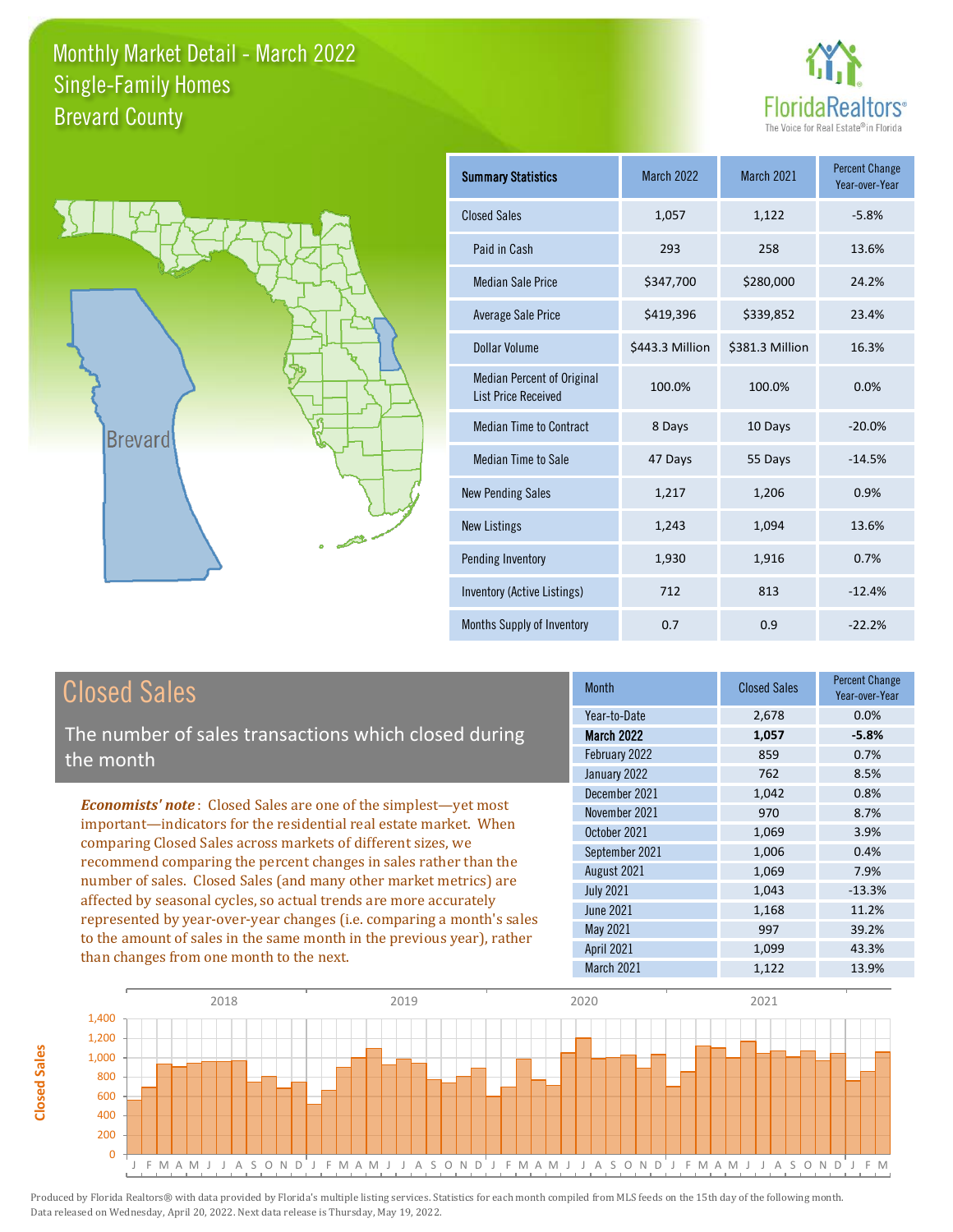

| Cash Sales                                                                     | <b>Month</b>      | <b>Cash Sales</b> | <b>Percent Change</b><br>Year-over-Year |
|--------------------------------------------------------------------------------|-------------------|-------------------|-----------------------------------------|
|                                                                                | Year-to-Date      | 787               | 28.8%                                   |
| The number of Closed Sales during the month in which                           | <b>March 2022</b> | 293               | 13.6%                                   |
| buyers exclusively paid in cash                                                | February 2022     | 259               | 31.5%                                   |
|                                                                                | January 2022      | 235               | 50.6%                                   |
|                                                                                | December 2021     | 281               | 37.7%                                   |
|                                                                                | November 2021     | 256               | 36.9%                                   |
| <b>Economists' note:</b> Cash Sales can be a useful indicator of the extent to | October 2021      | 291               | 56.5%                                   |
| which investors are participating in the market. Why? Investors are            | September 2021    | 254               | 28.3%                                   |
| far more likely to have the funds to purchase a home available up front,       | August 2021       | 293               | 61.9%                                   |
| whereas the typical homebuyer requires a mortgage or some other                | <b>July 2021</b>  | 256               | 17.4%                                   |
| form of financing. There are, of course, many possible exceptions, so          | June 2021         | 289               | 68.0%                                   |
| this statistic should be interpreted with care.                                | May 2021          | 276               | 124.4%                                  |
|                                                                                | <b>April 2021</b> | 295               | 186.4%                                  |



#### Cash Sales as a Percentage of Closed Sales

The percentage of Closed Sales during the month which were Cash Sales

*Economists' note* : This statistic is simply another way of viewing Cash Sales. The remaining percentages of Closed Sales (i.e. those not paid fully in cash) each month involved some sort of financing, such as mortgages, owner/seller financing, assumed loans, etc.

| <b>Month</b>      | <b>Percent of Closed</b><br>Sales Paid in Cash | <b>Percent Change</b><br>Year-over-Year |
|-------------------|------------------------------------------------|-----------------------------------------|
| Year-to-Date      | 29.4%                                          | 28.9%                                   |
| <b>March 2022</b> | 27.7%                                          | 20.4%                                   |
| February 2022     | 30.2%                                          | 30.7%                                   |
| January 2022      | 30.8%                                          | 38.7%                                   |
| December 2021     | 27.0%                                          | 37.1%                                   |
| November 2021     | 26.4%                                          | 25.7%                                   |
| October 2021      | 27.2%                                          | 50.3%                                   |
| September 2021    | 25.2%                                          | 27.3%                                   |
| August 2021       | 27.4%                                          | 49.7%                                   |
| <b>July 2021</b>  | 24.5%                                          | 35.4%                                   |
| <b>June 2021</b>  | 24.7%                                          | 50.6%                                   |
| <b>May 2021</b>   | 27.7%                                          | 61.0%                                   |
| <b>April 2021</b> | 26.8%                                          | 100.0%                                  |
| March 2021        | 23.0%                                          | 23.7%                                   |

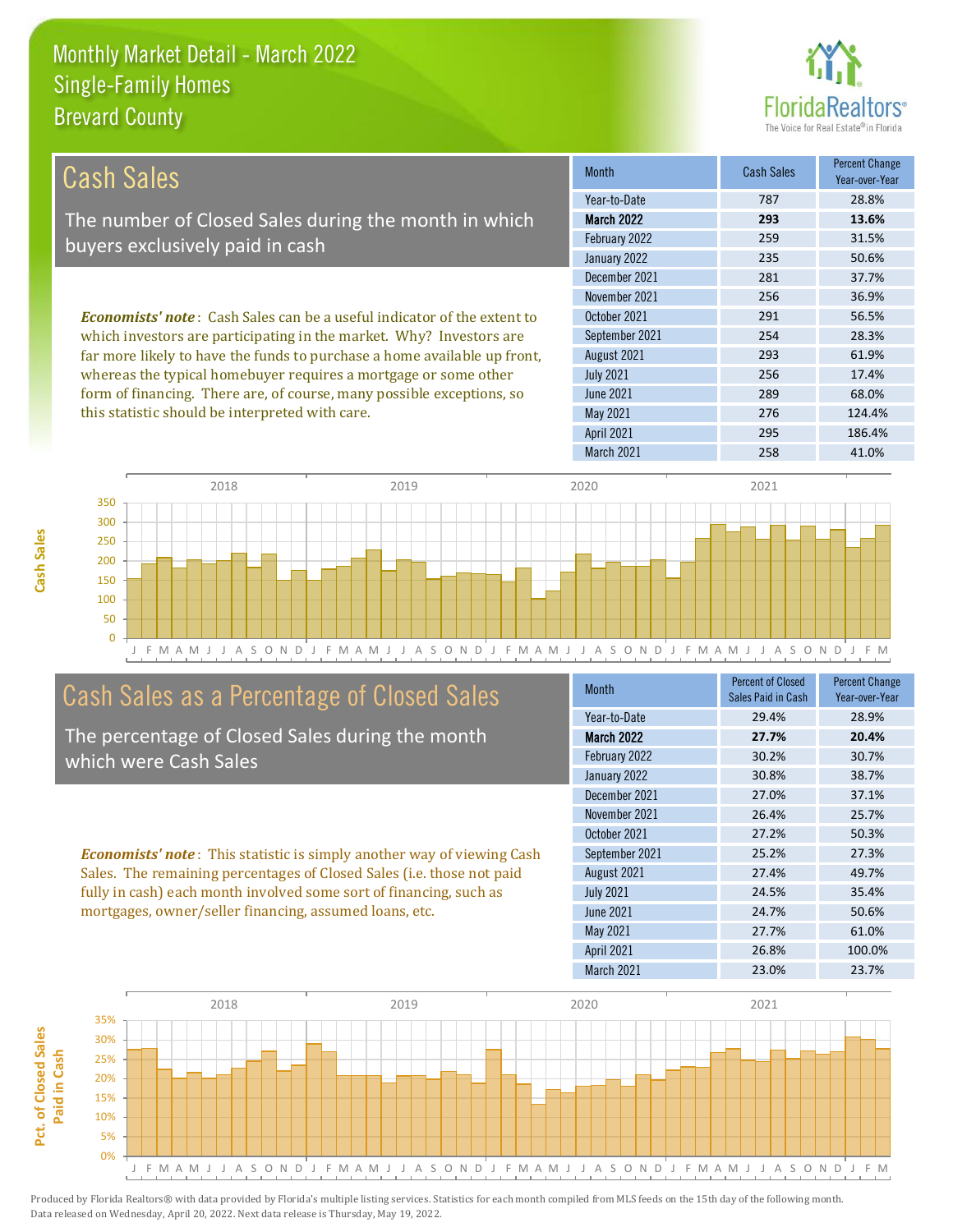

| <b>Median Sale Price</b>                                                  | <b>Month</b>      | <b>Median Sale Price</b> | <b>Percent Change</b><br>Year-over-Year |
|---------------------------------------------------------------------------|-------------------|--------------------------|-----------------------------------------|
|                                                                           | Year-to-Date      | \$333,750                | 21.4%                                   |
| The median sale price reported for the month (i.e. 50%                    | <b>March 2022</b> | \$347,700                | 24.2%                                   |
| of sales were above and 50% of sales were below)                          | February 2022     | \$327,700                | 19.3%                                   |
|                                                                           | January 2022      | \$325,000                | 21.7%                                   |
|                                                                           | December 2021     | \$325,000                | 20.4%                                   |
| <b>Economists' note:</b> Median Sale Price is our preferred summary       | November 2021     | \$322,000                | 17.1%                                   |
| statistic for price activity because, unlike Average Sale Price, Median   | October 2021      | \$327,000                | 19.3%                                   |
| Sale Price is not sensitive to high sale prices for small numbers of      | September 2021    | \$315,500                | 21.3%                                   |
| homes that may not be characteristic of the market area. Keep in mind     | August 2021       | \$325,000                | 21.0%                                   |
| that median price trends over time are not always solely caused by        | <b>July 2021</b>  | \$322,000                | 20.9%                                   |
| changes in the general value of local real estate. Median sale price only | June 2021         | \$314,250                | 20.9%                                   |
| reflects the values of the homes that sold each month, and the mix of     | May 2021          | \$290,000                | 16.0%                                   |
| the types of homes that sell can change over time.                        | <b>April 2021</b> | \$289,801                | 13.6%                                   |
|                                                                           | March 2021        | \$280,000                | 7.9%                                    |



#### Average Sale Price

The average sale price reported for the month (i.e. total sales in dollars divided by the number of sales)

*Economists' note* : Usually, we prefer Median Sale Price over Average Sale Price as a summary statistic for home prices. However, Average Sale Price does have its uses—particularly when it is analyzed alongside the Median Sale Price. For one, the relative difference between the two statistics can provide some insight into the market for higher-end homes in an area.

| <b>Month</b>      | <b>Average Sale Price</b> | <b>Percent Change</b><br>Year-over-Year |
|-------------------|---------------------------|-----------------------------------------|
| Year-to-Date      | \$403,462                 | 23.0%                                   |
| March 2022        | \$419,396                 | 23.4%                                   |
| February 2022     | \$404,318                 | 26.4%                                   |
| January 2022      | \$380,395                 | 19.1%                                   |
| December 2021     | \$397,434                 | 18.4%                                   |
| November 2021     | \$386,288                 | 15.1%                                   |
| October 2021      | \$382,541                 | 13.8%                                   |
| September 2021    | \$388,092                 | 20.0%                                   |
| August 2021       | \$389,565                 | 23.2%                                   |
| <b>July 2021</b>  | \$390,215                 | 22.5%                                   |
| June 2021         | \$375,748                 | 18.2%                                   |
| <b>May 2021</b>   | \$367,768                 | 25.9%                                   |
| <b>April 2021</b> | \$376,122                 | 23.6%                                   |
| March 2021        | \$339,852                 | 11.5%                                   |



Produced by Florida Realtors® with data provided by Florida's multiple listing services. Statistics for each month compiled from MLS feeds on the 15th day of the following month. Data released on Wednesday, April 20, 2022. Next data release is Thursday, May 19, 2022.

**Average Sale Price**

**Average Sale Price**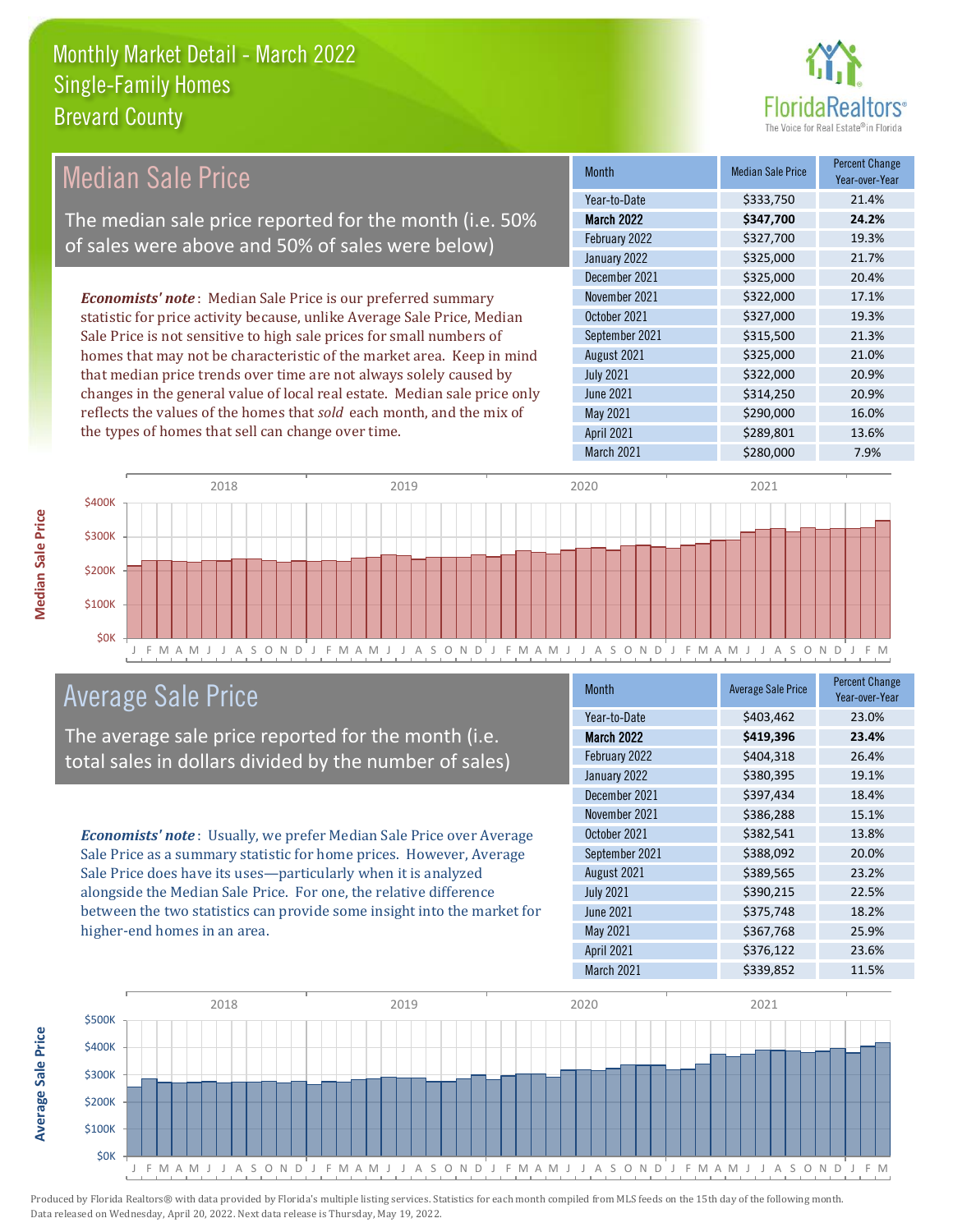

| <b>Dollar Volume</b>                                                            | <b>Month</b>      | <b>Dollar Volume</b> | <b>Percent Change</b><br>Year-over-Year |
|---------------------------------------------------------------------------------|-------------------|----------------------|-----------------------------------------|
|                                                                                 | Year-to-Date      | \$1.1 Billion        | 23.0%                                   |
| The sum of the sale prices for all sales which closed                           | <b>March 2022</b> | \$443.3 Million      | 16.3%                                   |
| during the month                                                                | February 2022     | \$347.3 Million      | 27.3%                                   |
|                                                                                 | January 2022      | \$289.9 Million      | 29.3%                                   |
|                                                                                 | December 2021     | \$414.1 Million      | 19.3%                                   |
| <b>Economists' note</b> : Dollar Volume is simply the sum of all sale prices in | November 2021     | \$374.7 Million      | 25.2%                                   |
| a given time period, and can quickly be calculated by multiplying               | October 2021      | \$408.9 Million      | 18.2%                                   |
| Closed Sales by Average Sale Price. It is a strong indicator of the health      | September 2021    | \$390.4 Million      | 20.5%                                   |
| of the real estate industry in a market, and is of particular interest to       | August 2021       | \$416.4 Million      | 32.9%                                   |
| real estate professionals, investors, analysts, and government agencies.        | <b>July 2021</b>  | \$407.0 Million      | 6.2%                                    |
| Potential home sellers and home buyers, on the other hand, will likely          | <b>June 2021</b>  | \$438.9 Million      | 31.5%                                   |
| be better served by paying attention to trends in the two components            | May 2021          | \$366.7 Million      | 75.3%                                   |



#### Median Percent of Original List Price Received

of Dollar Volume (i.e. sales and prices) individually.

The median of the sale price (as a percentage of the original list price) across all properties selling during the month

*Economists' note* : The Median Percent of Original List Price Received is useful as an indicator of market recovery, since it typically rises as buyers realize that the market may be moving away from them and they need to match the selling price (or better it) in order to get a contract on the house. This is usually the last measure to indicate a market has shifted from down to up, so it is what we would call a *lagging* indicator.

| <b>Month</b>      | Med. Pct. of Orig.<br><b>List Price Received</b> | <b>Percent Change</b><br>Year-over-Year |
|-------------------|--------------------------------------------------|-----------------------------------------|
| Year-to-Date      | 100.0%                                           | 1.2%                                    |
| <b>March 2022</b> | 100.0%                                           | 0.0%                                    |
| February 2022     | 100.0%                                           | 1.7%                                    |
| January 2022      | 100.0%                                           | 1.5%                                    |
| December 2021     | 100.0%                                           | 1.6%                                    |
| November 2021     | 100.0%                                           | 1.6%                                    |
| October 2021      | 100.0%                                           | 1.9%                                    |
| September 2021    | 100.0%                                           | 2.0%                                    |
| August 2021       | 100.0%                                           | 2.1%                                    |
| <b>July 2021</b>  | 100.0%                                           | 2.7%                                    |
| <b>June 2021</b>  | 100.0%                                           | 2.7%                                    |
| May 2021          | 100.0%                                           | 2.7%                                    |
| <b>April 2021</b> | 100.0%                                           | 2.5%                                    |
| March 2021        | 100.0%                                           | 2.8%                                    |

March 2021 \$381.3 Million 27.0%

April 2021 \$413.4 Million 77.0%



Produced by Florida Realtors® with data provided by Florida's multiple listing services. Statistics for each month compiled from MLS feeds on the 15th day of the following month. Data released on Wednesday, April 20, 2022. Next data release is Thursday, May 19, 2022.

**Med. Pct. of Orig.** 

Med. Pct. of Orig.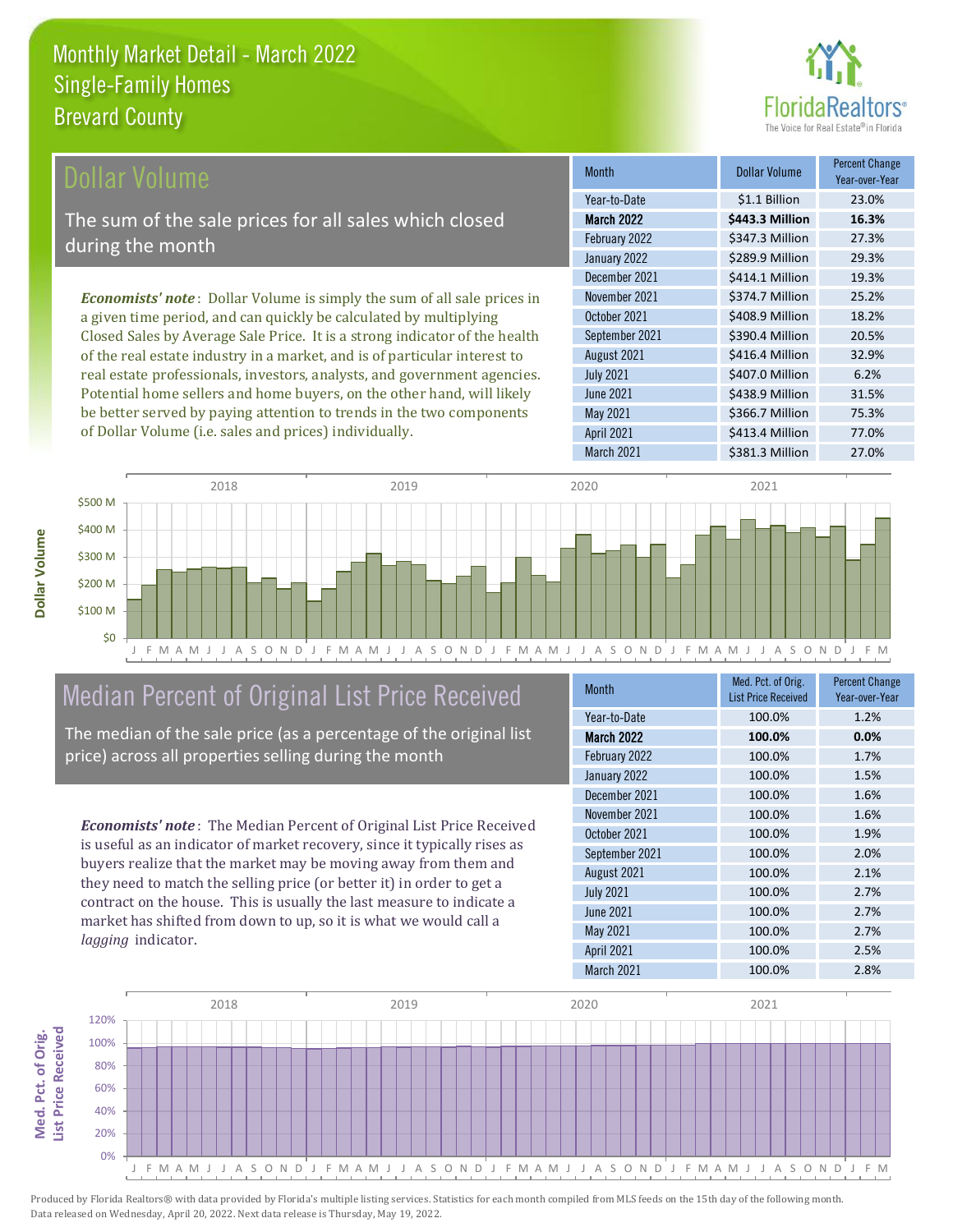

#### 12 Days -20.0% December 2021 **12 Days** -20.0% Month Median Time to **Contract** Percent Change Year-over-Year March 2022 **8 Days -20.0%** Year-to-Date 9 Days -35.7% February 2022 8 Days -55.6% January 2022 September 2021 **11 Days** -42.1% November 2021 **11 Days** -21.4% October 2021 **11 Days** -42.1% *Economists' note* : Like Time to Sale, Time to Contract is a measure of the length of the home selling process calculated for sales which closed during the month. The difference is that Time to Contract measures Median Time to Contract The median number of days between the listing date and contract date for all Closed Sales during the month

the number of days between the initial listing of a property and the signing of the contract which eventually led to the closing of the sale. When the gap between Median Time to Contract and Median Time to Sale grows, it is usually a sign of longer closing times and/or declining numbers of cash sales.

| Year-to-Date      | 9 Days  | $-35.7%$ |
|-------------------|---------|----------|
| <b>March 2022</b> | 8 Days  | $-20.0%$ |
| February 2022     | 8 Days  | $-55.6%$ |
| January 2022      | 12 Days | $-20.0%$ |
| December 2021     | 12 Days | $-20.0%$ |
| November 2021     | 11 Days | $-21.4%$ |
| October 2021      | 11 Days | $-42.1%$ |
| September 2021    | 11 Days | $-42.1%$ |
| August 2021       | 8 Days  | $-61.9%$ |
| <b>July 2021</b>  | 8 Days  | $-73.3%$ |
| <b>June 2021</b>  | 8 Days  | $-78.9%$ |
| <b>May 2021</b>   | 8 Days  | $-69.2%$ |
| <b>April 2021</b> | 10 Days | $-50.0%$ |
| March 2021        | 10 Days | $-67.7%$ |



#### Median Time to Sale

The median number of days between the listing date and closing date for all Closed Sales during the month

*Economists' note* : Time to Sale is a measure of the length of the home selling process, calculated as the number of days between the initial listing of a property and the closing of the sale. *Median* Time to Sale is the amount of time the "middle" property selling this month was on the market. That is, 50% of homes selling this month took *less* time to sell, and 50% of homes took *more* time to sell. Median Time to Sale gives a more accurate picture than Average Time to Sale, which can be skewed upward by small numbers of properties taking an abnormally long time to sell.

| Year-to-Date<br>$-18.0%$<br>50 Days<br><b>March 2022</b><br>47 Days<br>$-14.5%$<br>February 2022<br>50 Days<br>$-20.6%$<br>January 2022<br>$-15.4%$<br>55 Days<br>December 2021<br>53 Days<br>$-13.1%$<br>November 2021<br>$-16.7%$<br>50 Days<br>October 2021<br>52 Days<br>$-21.2%$ |
|---------------------------------------------------------------------------------------------------------------------------------------------------------------------------------------------------------------------------------------------------------------------------------------|
|                                                                                                                                                                                                                                                                                       |
|                                                                                                                                                                                                                                                                                       |
|                                                                                                                                                                                                                                                                                       |
|                                                                                                                                                                                                                                                                                       |
|                                                                                                                                                                                                                                                                                       |
|                                                                                                                                                                                                                                                                                       |
|                                                                                                                                                                                                                                                                                       |
| September 2021<br>54 Days<br>$-16.9%$                                                                                                                                                                                                                                                 |
| August 2021<br>48 Days<br>$-28.4%$                                                                                                                                                                                                                                                    |
| <b>July 2021</b><br>49 Days<br>$-34.7%$                                                                                                                                                                                                                                               |
| <b>June 2021</b><br>50 Days<br>$-41.2%$                                                                                                                                                                                                                                               |
| May 2021<br>50 Days<br>$-30.6%$                                                                                                                                                                                                                                                       |
| <b>April 2021</b><br>53 Days<br>$-15.9%$                                                                                                                                                                                                                                              |
| March 2021<br>55 Days<br>$-26.7%$                                                                                                                                                                                                                                                     |



**Median Time to** 

**Median Time to**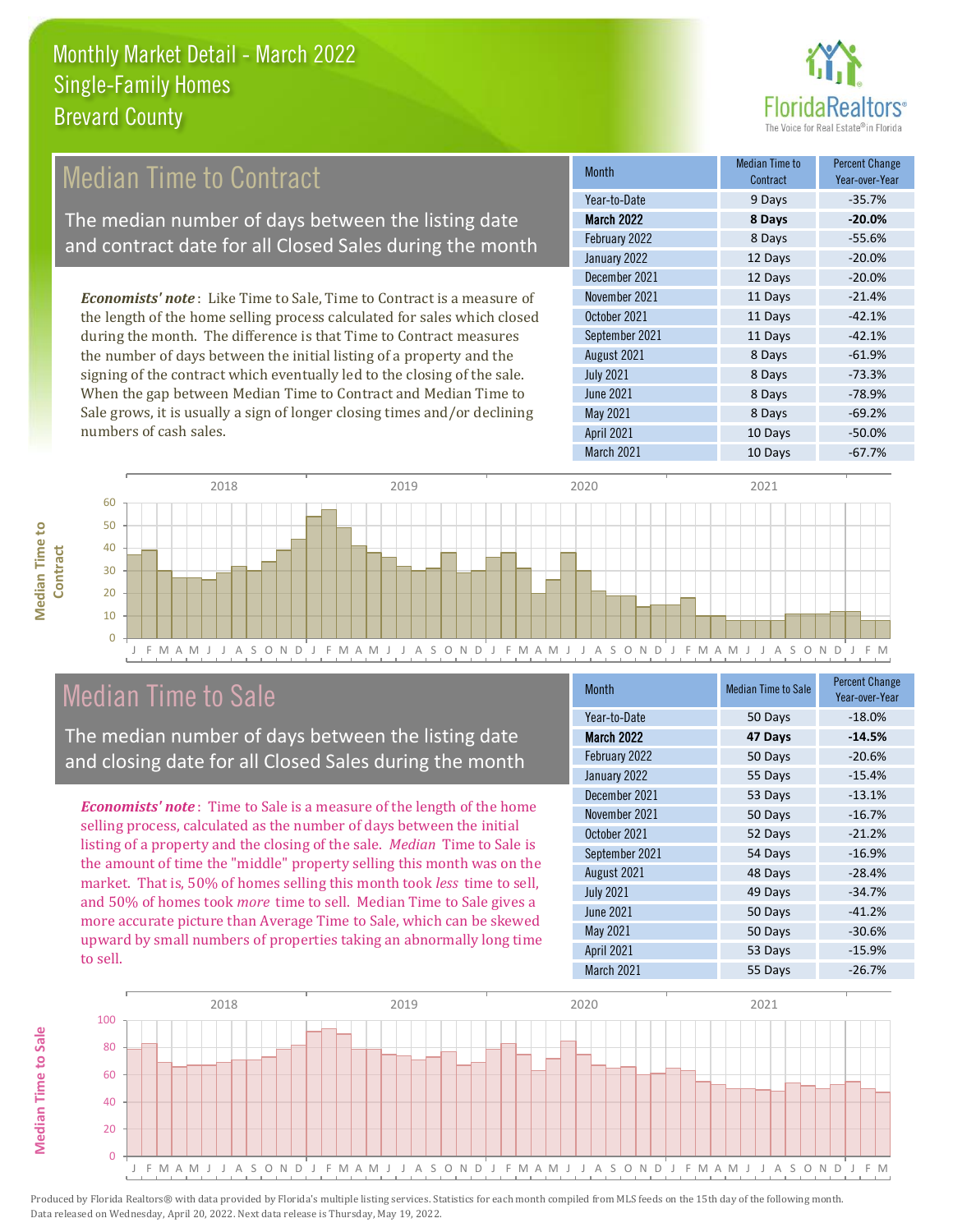### **tors**<sup>®</sup> The Voice for Real Estate

| <b>New Pending Sales</b>                                                      | <b>Month</b>     | <b>New Pending Sales</b> | <b>Percent Change</b><br>Year-over-Year |
|-------------------------------------------------------------------------------|------------------|--------------------------|-----------------------------------------|
|                                                                               | Year-to-Date     | 3,290                    | $-2.7%$                                 |
| The number of listed properties that went under                               | March 2022       | 1,217                    | 0.9%                                    |
| contract during the month                                                     | February 2022    | 1,030                    | $-5.8%$                                 |
|                                                                               | January 2022     | 1,043                    | $-3.8%$                                 |
|                                                                               | December 2021    | 881                      | 7.2%                                    |
| <b>Economists' note:</b> Because of the typical length of time it takes for a | November 2021    | 1.016                    | 11.4%                                   |
| sale to close, economists consider Pending Sales to be a decent               | October 2021     | 1,069                    | $-3.1%$                                 |
| indicator of potential future Closed Sales. It is important to bear in        | September 2021   | 1,129                    | 6.5%                                    |
| mind, however, that not all Pending Sales will be closed successfully.        | August 2021      | 1,125                    | 3.2%                                    |
| So, the effectiveness of Pending Sales as a future indicator of Closed        | <b>July 2021</b> | 1,073                    | $-6.5%$                                 |
| Sales is susceptible to changes in market conditions such as the              | June 2021        | 1,043                    | $-19.1%$                                |
| availability of financing for homebuyers and the inventory of                 | May 2021         | 1.110                    | $-7.8%$                                 |



### New Listings

distressed properties for sale.

The number of properties put onto the market during the month

*Economists' note* : New Listings tend to rise in delayed response to increasing prices, so they are often seen as a lagging indicator of market health. As prices rise, potential sellers raise their estimations of value—and in the most recent cycle, rising prices have freed up many potential sellers who were previously underwater on their mortgages. Note that in our calculations, we take care to not include properties that were recently taken off the market and quickly relisted, since these are not really *new* listings.

| <b>Month</b>      | <b>New Listings</b> | <b>Percent Change</b><br>Year-over-Year |
|-------------------|---------------------|-----------------------------------------|
| Year-to-Date      | 3,246               | 4.7%                                    |
| <b>March 2022</b> | 1,243               | 13.6%                                   |
| February 2022     | 1,012               | $-1.1%$                                 |
| January 2022      | 991                 | 0.9%                                    |
| December 2021     | 836                 | 2.3%                                    |
| November 2021     | 965                 | 8.7%                                    |
| October 2021      | 1,085               | $-5.2%$                                 |
| September 2021    | 1,072               | 7.2%                                    |
| August 2021       | 1,172               | 23.5%                                   |
| <b>July 2021</b>  | 1,270               | 12.2%                                   |
| June 2021         | 1,228               | 23.7%                                   |
| May 2021          | 1,116               | $-2.1%$                                 |
| <b>April 2021</b> | 1,192               | 31.9%                                   |
| March 2021        | 1,094               | $-10.0%$                                |

April 2021 1,153 57.1% March 2021 1,206 29.7%



Pending Sales **Pending Sales**

**New Listings**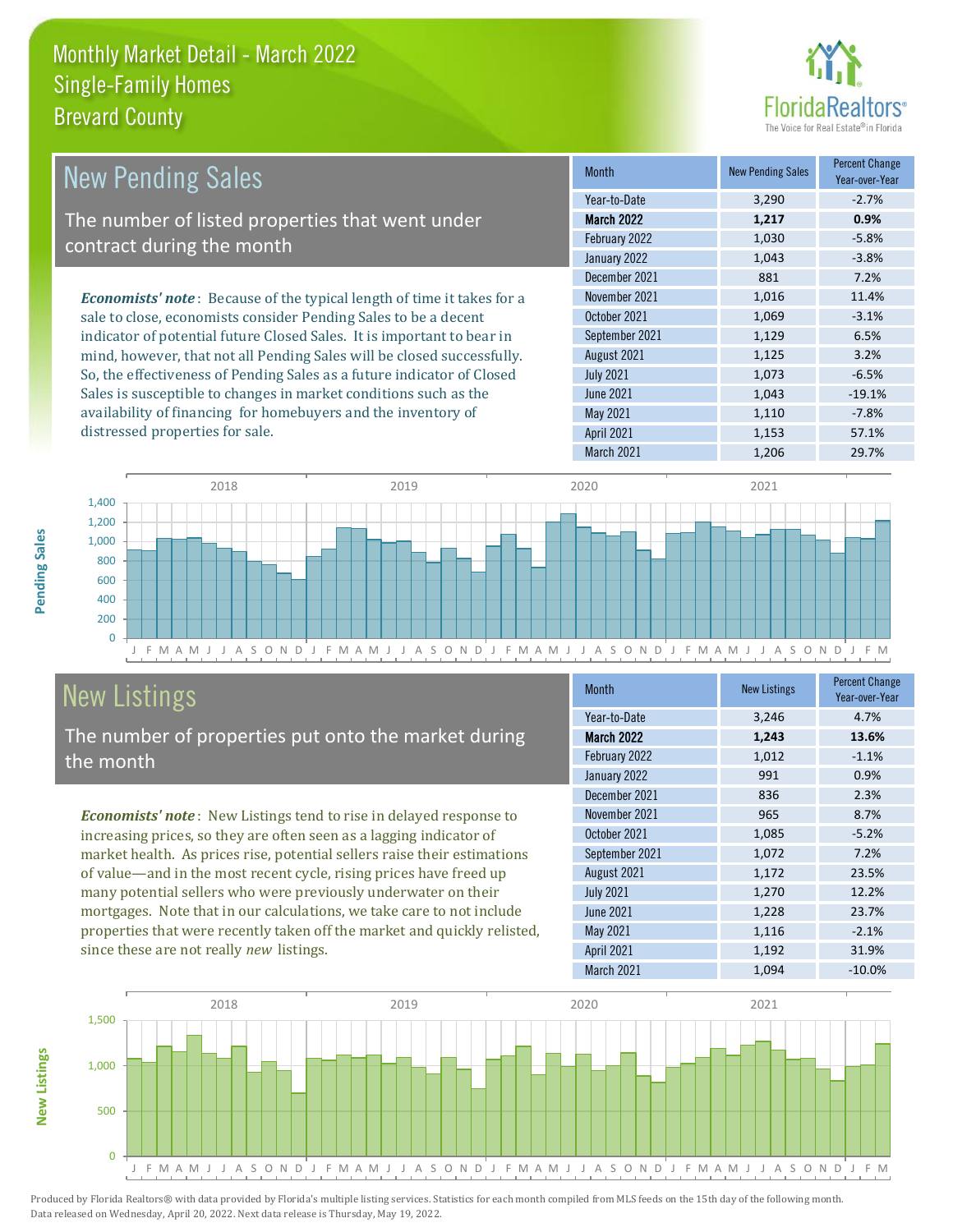

| <b>Inventory (Active Listings)</b>                                                                                                                                                                                              | <b>Month</b>      | Inventory | <b>Percent Change</b><br>Year-over-Year |
|---------------------------------------------------------------------------------------------------------------------------------------------------------------------------------------------------------------------------------|-------------------|-----------|-----------------------------------------|
|                                                                                                                                                                                                                                 | YTD (Monthly Avg) | 772       | $-20.2%$                                |
| The number of property listings active at the end of                                                                                                                                                                            | <b>March 2022</b> | 712       | $-12.4%$                                |
| $\overline{\phantom{a}}$ the month'                                                                                                                                                                                             | February 2022     | 794       | $-19.3%$                                |
|                                                                                                                                                                                                                                 | January 2022      | 810       | $-26.8%$                                |
|                                                                                                                                                                                                                                 | December 2021     | 895       | $-28.9%$                                |
| <b>Economists' note:</b> There are a number of ways to define and calculate<br>Inventory. Our method is to simply count the number of active listings<br>on the last day of the month, and hold this number to compare with the | November 2021     | 970       | $-27.2%$                                |
|                                                                                                                                                                                                                                 | October 2021      | 1,046     | $-23.9%$                                |
|                                                                                                                                                                                                                                 | September 2021    | 1.049     | $-24.7%$                                |
|                                                                                                                                                                                                                                 | 1.2.21001         | 1.121     | $2F$ $00'$                              |

same month the following year. Inventory rises when New Listings are outpacing the number of listings that go off-market (regardless of whether they actually sell). Likewise, it falls when New Listings aren't keeping up with the rate at which homes are going off-market.

|  | 111 <b>011111</b>        | <b>HIVOHLOIY</b> | Year-over-Year |
|--|--------------------------|------------------|----------------|
|  | <b>YTD (Monthly Avg)</b> | 772              | $-20.2%$       |
|  | <b>March 2022</b>        | 712              | $-12.4%$       |
|  | February 2022            | 794              | $-19.3%$       |
|  | January 2022             | 810              | $-26.8%$       |
|  | December 2021            | 895              | $-28.9%$       |
|  | November 2021            | 970              | $-27.2%$       |
|  | October 2021             | 1,046            | $-23.9%$       |
|  | September 2021           | 1,049            | $-24.7%$       |
|  | August 2021              | 1,124            | $-25.9%$       |
|  | <b>July 2021</b>         | 1,093            | $-35.4%$       |
|  | <b>June 2021</b>         | 931              | $-47.3%$       |
|  | May 2021                 | 773              | $-65.2%$       |
|  | <b>April 2021</b>        | 833              | $-65.8%$       |
|  | March 2021               | 813              | $-65.9%$       |



### Months Supply of Inventory

An estimate of the number of months it will take to deplete the current Inventory given recent sales rates

*Economists' note* : MSI is a useful indicator of market conditions. The benchmark for a balanced market (favoring neither buyer nor seller) is 5.5 months of inventory. Anything higher is traditionally a buyers' market, and anything lower is a sellers' market. There is no single accepted way of calculating MSI. A common method is to divide current Inventory by the most recent month's Closed Sales count, but this count is a usually poor predictor of future Closed Sales due to seasonal cycles. To eliminate seasonal effects, we use the 12-month average of monthly Closed Sales instead.

| <b>Month</b>             | <b>Months Supply</b> | <b>Percent Change</b><br>Year-over-Year |  |
|--------------------------|----------------------|-----------------------------------------|--|
| <b>YTD (Monthly Avg)</b> | 0.8                  | $-27.3%$                                |  |
| <b>March 2022</b>        | 0.7                  | $-22.2%$                                |  |
| February 2022            | 0.8                  | $-27.3%$                                |  |
| January 2022             | 0.8                  | $-33.3%$                                |  |
| December 2021            | 0.9                  | $-35.7%$                                |  |
| November 2021            | 1.0                  | $-33.3%$                                |  |
| October 2021             | 1.0                  | $-33.3%$                                |  |
| September 2021           | 1.0                  | $-37.5%$                                |  |
| August 2021              | 1.1                  | $-38.9%$                                |  |
| <b>July 2021</b>         | 1.1                  | $-45.0%$                                |  |
| <b>June 2021</b>         | 0.9                  | $-57.1%$                                |  |
| <b>May 2021</b>          | 0.8                  | $-70.4%$                                |  |
| <b>April 2021</b>        | 0.9                  | $-69.0%$                                |  |
| March 2021               | 0.9                  | $-66.7%$                                |  |



**Inventory**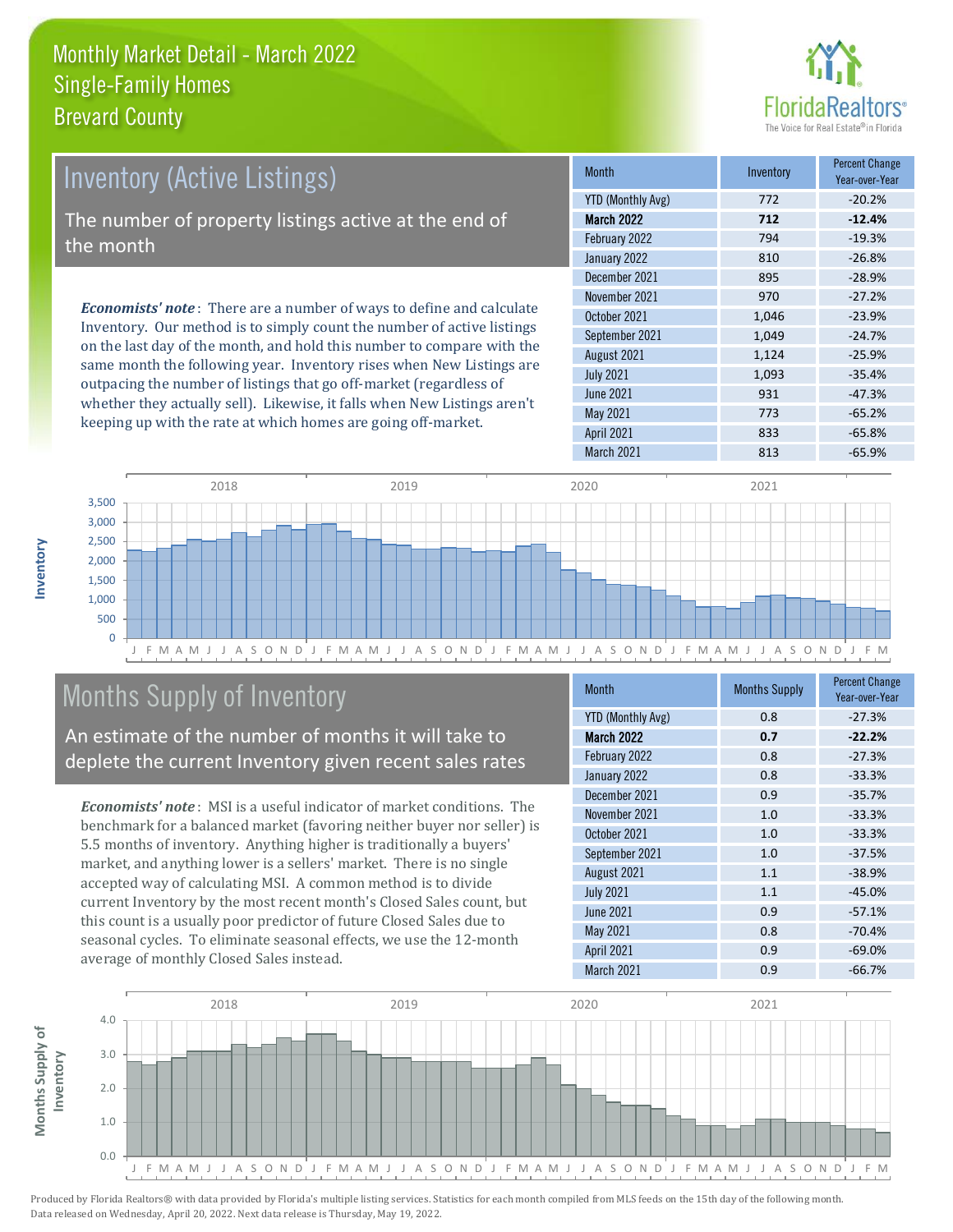

#### Closed Sales by Sale Price

The number of sales transactions which closed during the month

*Economists' note:* Closed Sales are one of the simplest—yet most important—indicators for the residential real estate market. When comparing Closed Sales across markets of different sizes, we recommend comparing the percent changes in sales rather than the number of sales. Closed Sales (and many other market metrics) are affected by seasonal cycles, so actual trends are more accurately represented by year-over-year changes (i.e. comparing a month's sales to the amount of sales in the same month in the previous year), rather than changes from one month to the next.

| Sale Price            | <b>Closed Sales</b> | <b>Percent Change</b><br>Year-over-Year |  |
|-----------------------|---------------------|-----------------------------------------|--|
| Less than \$50,000    | $\mathcal{P}$       | 100.0%                                  |  |
| $$50,000 - $99,999$   | 7                   | $-12.5%$                                |  |
| $$100,000 - $149,999$ | 14                  | $-58.8%$                                |  |
| $$150,000 - $199,999$ | 53                  | $-56.2%$                                |  |
| \$200,000 - \$249,999 | 90                  | $-63.7%$                                |  |
| \$250,000 - \$299,999 | 150                 | $-26.5%$                                |  |
| \$300,000 - \$399,999 | 361                 | 41.6%                                   |  |
| \$400,000 - \$599,999 | 229                 | 37.1%                                   |  |
| $$600,000 - $999,999$ | 119                 | 83.1%                                   |  |
| $$1,000,000$ or more  | 32                  | 68.4%                                   |  |



## Median Time to Contract by Sale Price

The median number of days between the listing date and contract date for all Closed Sales during the month

*Economists' note* : Like Time to Sale, Time to Contract is a measure of the length of the home selling process calculated for sales which closed during the month. The difference is that Time to Contract measures the number of days between the initial listing of a property and the signing of the contract which eventually led to the closing of the sale. When the gap between Median Time to Contract and Median Time to Sale grows, it is usually a sign of longer closing times and/or declining numbers of cash sales.

| <b>Sale Price</b>     | Median Time to<br>Contract | <b>Percent Change</b><br>Year-over-Year |
|-----------------------|----------------------------|-----------------------------------------|
| Less than \$50,000    | 19 Days                    | $-89.6%$                                |
| \$50,000 - \$99,999   | 44 Days                    | 57.1%                                   |
| $$100,000 - $149,999$ | 10 Days                    | $-33.3%$                                |
| $$150,000 - $199,999$ | 15 Days                    | 0.0%                                    |
| \$200,000 - \$249,999 | 8 Days                     | 14.3%                                   |
| \$250,000 - \$299,999 | 7 Days                     | $-36.4%$                                |
| \$300,000 - \$399,999 | 7 Days                     | $-12.5%$                                |
| $$400,000 - $599,999$ | 7 Days                     | $-53.3%$                                |
| $$600,000 - $999,999$ | 12 Days                    | $-29.4%$                                |
| $$1,000,000$ or more  | 21 Days                    | $-75.9%$                                |



Produced by Florida Realtors® with data provided by Florida's multiple listing services. Statistics for each month compiled from MLS feeds on the 15th day of the following month. Data released on Wednesday, April 20, 2022. Next data release is Thursday, May 19, 2022.

**Median Time to Contract**

**Median Time to Contract**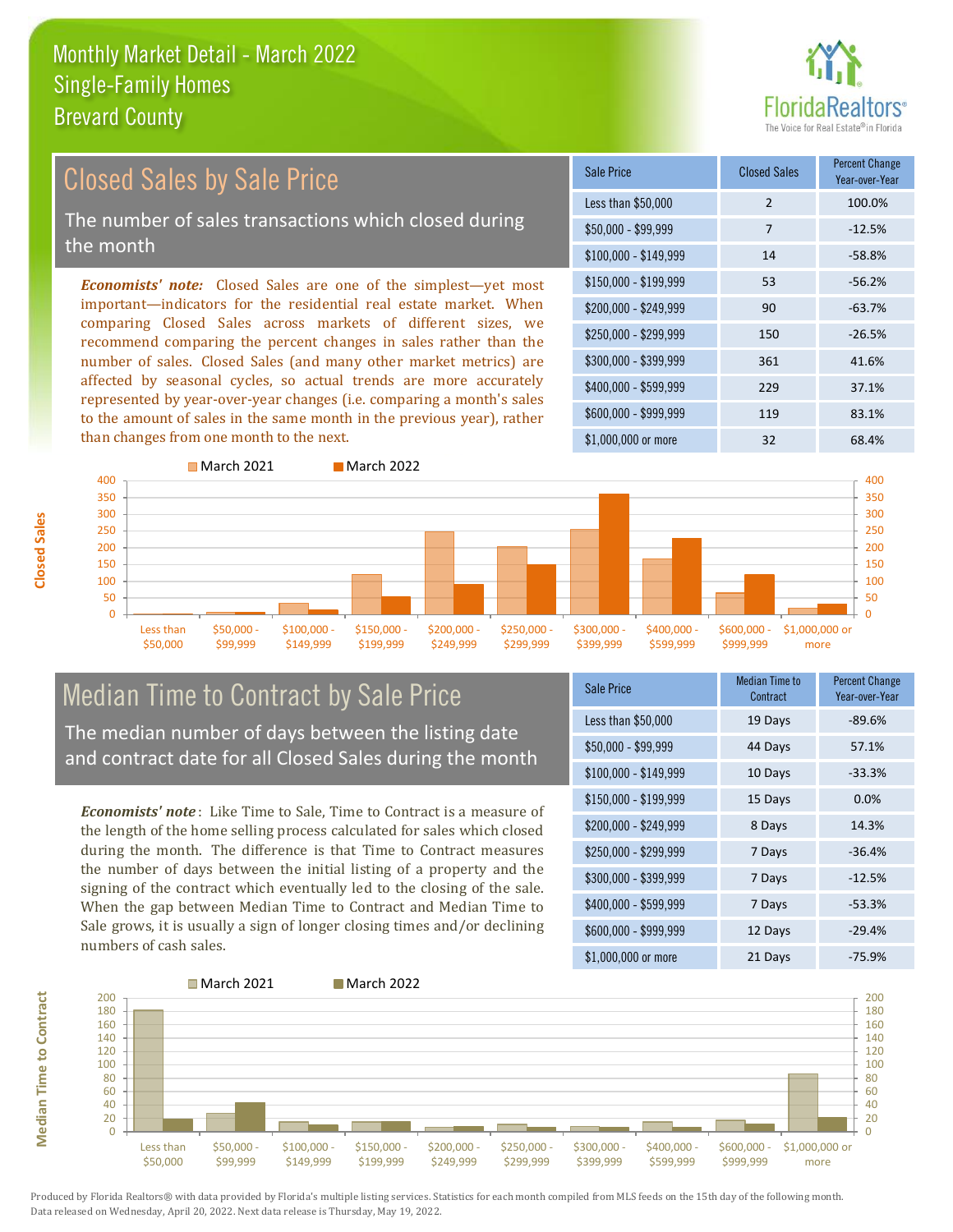

# New Listings by Initial Listing Price

The number of properties put onto the market during the month

*Economists' note:* New Listings tend to rise in delayed response to increasing prices, so they are often seen as a lagging indicator of market health. As prices rise, potential sellers raise their estimations of value—and in the most recent cycle, rising prices have freed up many potential sellers who were previously underwater on their mortgages. Note that in our calculations, we take care to not include properties that were recently taken off the market and quickly relisted, since these are not really *new* listings.





#### Inventory by Current Listing Price The number of property listings active at the end of the month

*Economists' note* : There are a number of ways to define and calculate Inventory. Our method is to simply count the number of active listings on the last day of the month, and hold this number to compare with the same month the following year. Inventory rises when New Listings are outpacing the number of listings that go off-market (regardless of whether they actually sell). Likewise, it falls when New Listings aren't keeping up with the rate at which homes are going off-market.

| <b>Current Listing Price</b> | Inventory    | <b>Percent Change</b><br>Year-over-Year |
|------------------------------|--------------|-----------------------------------------|
| Less than \$50,000           | $\mathbf{1}$ | 0.0%                                    |
| \$50,000 - \$99,999          | 3            | $-70.0%$                                |
| $$100,000 - $149,999$        | 6            | $-77.8%$                                |
| $$150,000 - $199,999$        | 22           | $-69.4%$                                |
| $$200,000 - $249,999$        | 28           | $-71.1%$                                |
| $$250,000 - $299,999$        | 74           | $-47.5%$                                |
| \$300,000 - \$399,999        | 225          | 58.5%                                   |
| \$400,000 - \$599,999        | 162          | 13.3%                                   |
| $$600,000 - $999,999$        | 119          | 16.7%                                   |
| $$1,000,000$ or more         | 72           | $-7.7%$                                 |



Produced by Florida Realtors® with data provided by Florida's multiple listing services. Statistics for each month compiled from MLS feeds on the 15th day of the following month. Data released on Wednesday, April 20, 2022. Next data release is Thursday, May 19, 2022.

**Inventory**